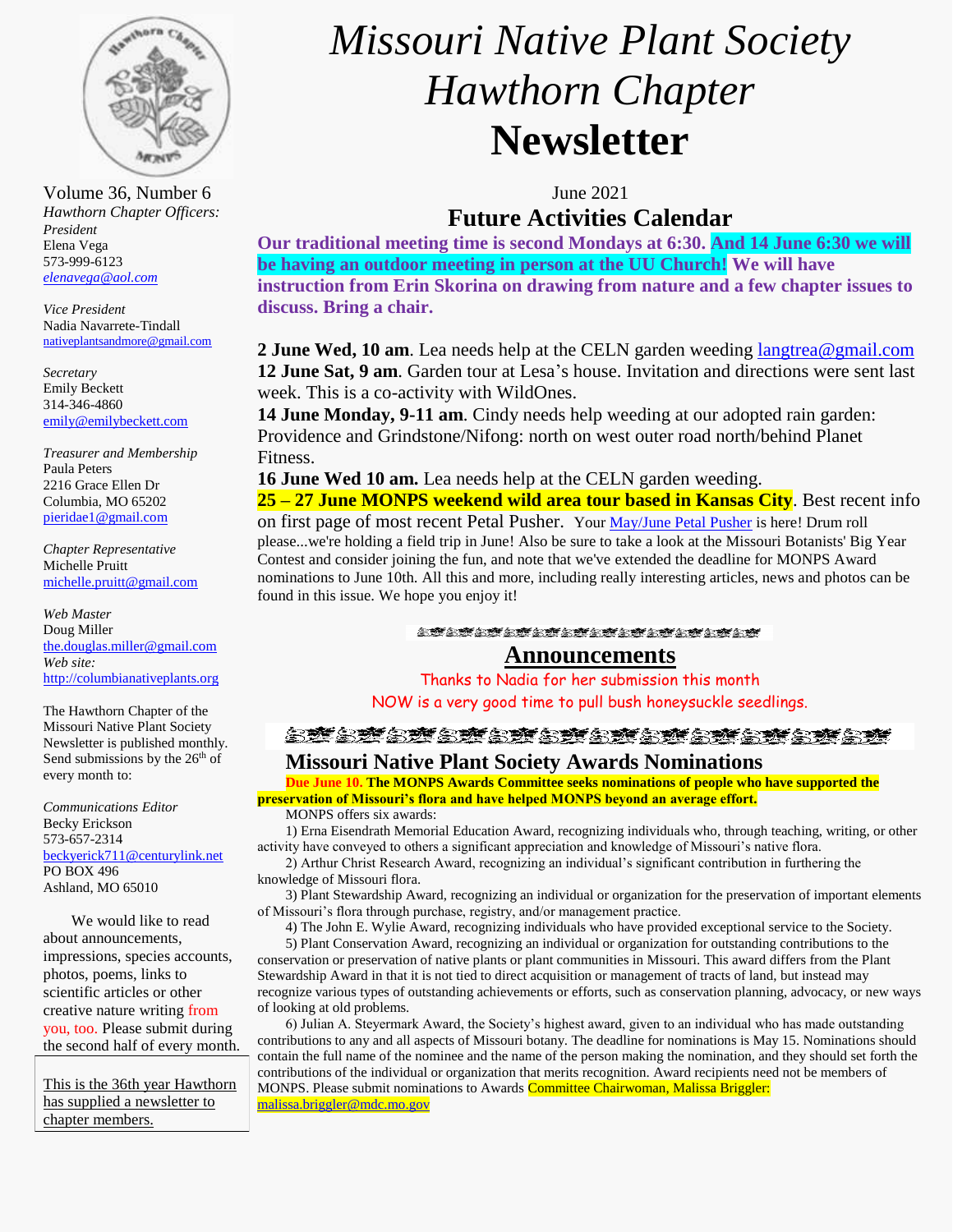**的变体或变化或变化变化变化变化变化变化变化变化** 

**GOLD LINKS** .**All new MPF/GN events posted here:** https://grownative.org/events/ 

# **Sign up for MO Prairie Journal**

[https://moprairie.org/missio](https://moprairie.org/mission/missouri-prairie-journal/) [n/missouri-prairie-journal/](https://moprairie.org/mission/missouri-prairie-journal/) Find links to educational webinars every Wed afternoon on the MPF site.

## **2020 Missouri Natural Areas Newsletter**

Enjoy your 2020 Missouri Natural Areas Newsletter! This edition features articles examining Missouri's tremendous native plant diversity and its ecology. Sit back and enjoy the read as we look forward to spring's earliest wildflowers.

[https://nature.mdc.mo.gov/](https://lnks.gd/l/eyJhbGciOiJIUzI1NiJ9.eyJidWxsZXRpbl9saW5rX2lkIjoxMDAsInVyaSI6ImJwMjpjbGljayIsImJ1bGxldGluX2lkIjoiMjAyMDEyMjkuMzI2MDk5MDEiLCJ1cmwiOiJodHRwczovL25hdHVyZS5tZGMubW8uZ292L2Rpc2NvdmVyLW5hdHVyZS9maW5kLXBsYWNlcy1nby1tby9uYXR1cmFsLWFyZWFzL25hdHVyYWwtYXJlYXMtbmV3c2xldHRlciJ9.lELBHzhIMnL_iOxaYhDz3ouDII19xBT79CafGarUwRA/s/248514939/br/92473738117-l) [discover-nature/find-places-go](https://lnks.gd/l/eyJhbGciOiJIUzI1NiJ9.eyJidWxsZXRpbl9saW5rX2lkIjoxMDAsInVyaSI6ImJwMjpjbGljayIsImJ1bGxldGluX2lkIjoiMjAyMDEyMjkuMzI2MDk5MDEiLCJ1cmwiOiJodHRwczovL25hdHVyZS5tZGMubW8uZ292L2Rpc2NvdmVyLW5hdHVyZS9maW5kLXBsYWNlcy1nby1tby9uYXR1cmFsLWFyZWFzL25hdHVyYWwtYXJlYXMtbmV3c2xldHRlciJ9.lELBHzhIMnL_iOxaYhDz3ouDII19xBT79CafGarUwRA/s/248514939/br/92473738117-l)[mo/natural-areas/natural-areas](https://lnks.gd/l/eyJhbGciOiJIUzI1NiJ9.eyJidWxsZXRpbl9saW5rX2lkIjoxMDAsInVyaSI6ImJwMjpjbGljayIsImJ1bGxldGluX2lkIjoiMjAyMDEyMjkuMzI2MDk5MDEiLCJ1cmwiOiJodHRwczovL25hdHVyZS5tZGMubW8uZ292L2Rpc2NvdmVyLW5hdHVyZS9maW5kLXBsYWNlcy1nby1tby9uYXR1cmFsLWFyZWFzL25hdHVyYWwtYXJlYXMtbmV3c2xldHRlciJ9.lELBHzhIMnL_iOxaYhDz3ouDII19xBT79CafGarUwRA/s/248514939/br/92473738117-l)[newsletter](https://lnks.gd/l/eyJhbGciOiJIUzI1NiJ9.eyJidWxsZXRpbl9saW5rX2lkIjoxMDAsInVyaSI6ImJwMjpjbGljayIsImJ1bGxldGluX2lkIjoiMjAyMDEyMjkuMzI2MDk5MDEiLCJ1cmwiOiJodHRwczovL25hdHVyZS5tZGMubW8uZ292L2Rpc2NvdmVyLW5hdHVyZS9maW5kLXBsYWNlcy1nby1tby9uYXR1cmFsLWFyZWFzL25hdHVyYWwtYXJlYXMtbmV3c2xldHRlciJ9.lELBHzhIMnL_iOxaYhDz3ouDII19xBT79CafGarUwRA/s/248514939/br/92473738117-l)

*Check out the BudBurst site and get ready to record spring sprouts, flowers and later, seeds* **<https://budburst.org/> They need your data!!!**

# The Naturalist's Notebook used to record phenology is

available from [storey.com](http://storey.com/) for \$19.95. Here is the link to the calendar you can print yourself:

[https://www.storey.com/wp](https://www.storey.com/wp-content/uploads/2020/02/Naturalists_Notebook_Calendar_01.pdf)[content/uploads/2020/02/Na](https://www.storey.com/wp-content/uploads/2020/02/Naturalists_Notebook_Calendar_01.pdf) turalists Notebook Calenda [r\\_01.pdf](https://www.storey.com/wp-content/uploads/2020/02/Naturalists_Notebook_Calendar_01.pdf)

**VOLUNTEERING OPPORTUNITIES**

Many of you have expressed interest in helping to manage the myriad of native plant gardens around town and at Columbia Public Schools as a reason to get outside and a process of education. Doing this community service is applicable to your MMN re-pay requirements. Even if you have not had MMN training, working in these gardens will help you learn how to recognize good native plants from undesirables. Lea is the leader for this volunteer group [named Volunteer of the Month by City of Columbia this summer].

 Activities are announced weekly, so sign up now to know when and where to get started. Lea knows where all the gardens are and offers a schedule, received from her by email, when group weeding parties occur. If you have confidence in your knowledge of species recognition, don't be shy! – ask Lea for a garden and do what you can to remove 'bad plants' when you want to work. If you need assistance with id and technique, go with a group several times before you strike out on your own.

[langtrea@gmail.com](mailto:langtrea@gmail.com) call or text 864-7647.

STAST STRIKST STRIKST STRIKST

# Want to help pollinators? In addition to supporting The Nature Conservancy's

work protecting and restoring habitat, the best thing you can do is to make your home, school, workplace or neighborhood pollinator friendly. Whether you live in a city high-rise, a suburban cul-de-sac or on a farm, you can create an oasis of pollinator habitat. Put your DIY skills to use with one of these simple projects that will attract birds, bees and butterflies. Before you know it, the oasis you've created will be abuzz with pollinator activity. Articles Planting for Pollinators

See many illustrations of Artist Lisel Jane Ashlock [in PP illustrations file] <https://www.nature.org/en-us/magazine/magazine-articles/planting-for-pollinators/> <https://www.nature.org/en-us/magazine/magazine-articles/pollinator-paradise/>

# **Trees Talk To Each Other.**

**'Mother Tree' Ecologist Hears Lessons For People, Too.**

• • Heard on NPR [Fresh Air](https://www.npr.org/programs/fresh-air/2021/05/04/993507176/fresh-air-for-may-4-2021-mother-tree-ecologist-suzanne-simard) May 4, 2021, 2:39 PM ET Link to the whole article, in audio, too: [https://www.npr.org/sections/health](https://www.npr.org/sections/health-shots/2021/05/04/993430007/trees-talk-to-each-other-mother-tree-ecologist-hears-lessons-for-people-too?emci=70f8800d-d5b8-eb11-a7ad-501ac57ba3ed&emdi=c908eb64-99b9-eb11-a7ad-501ac57ba3ed&ceid=416351)[shots/2021/05/04/993430007/trees-talk-to-each-other-mother-tree-ecologist-hears-lessons-for-people](https://www.npr.org/sections/health-shots/2021/05/04/993430007/trees-talk-to-each-other-mother-tree-ecologist-hears-lessons-for-people-too?emci=70f8800d-d5b8-eb11-a7ad-501ac57ba3ed&emdi=c908eb64-99b9-eb11-a7ad-501ac57ba3ed&ceid=416351)[too?emci=70f8800d-d5b8-eb11-a7ad-501ac57ba3ed&emdi=c908eb64-99b9-eb11-a7ad-501ac57ba3ed&ceid=416351](https://www.npr.org/sections/health-shots/2021/05/04/993430007/trees-talk-to-each-other-mother-tree-ecologist-hears-lessons-for-people-too?emci=70f8800d-d5b8-eb11-a7ad-501ac57ba3ed&emdi=c908eb64-99b9-eb11-a7ad-501ac57ba3ed&ceid=416351)

Trees are "social creatures" that communicate with each other in cooperative ways that hold lessons for humans, too, ecologist Suzanne Simard says. Simard grew up in Canadian forests as a descendant of loggers before becoming a forestry ecologist. She's now a professor of forest ecology at the University of British Columbia.

Trees are linked to neighboring trees by an underground network of fungi that resembles the neural networks in the brain, she explains. In one study, Simard watched as a Douglas fir that had been injured by insects appeared to send chemical warning signals to a ponderosa pine growing nearby. The pine tree then produced defense enzymes to protect against the insect.

In addition to warning each other of danger, Simard says that trees have been known to share nutrients at critical times to keep each other healthy. She says the trees in a forest are often linked to each other via an older tree she calls a "mother" or "hub" tree.

# **In the Atlantic Ocean, Subtle Shifts Hint at Dramatic Dangers**

The warming atmosphere is causing an arm of the powerful Gulf Stream to weaken, some scientists fear. *By Moises Velasquez-Manoff and Jeremy White* From NYTimes, 2 March 2021: **Amazing interactive maps and explanation of how Greenland meltwater is** influencing climate change. [https://www.nytimes.com/interactive/2021/03/02/climate/atlantic-ocean-climate](https://www.nytimes.com/interactive/2021/03/02/climate/atlantic-ocean-climate-change.html?campaign_id=9&emc=edit_nn_20210526&instance_id=31568&nl=the-morning®i_id=161911183&segment_id=59023&te=1&user_id=79a1c0b004d8b63e7f1ade05c9f507a8)[change.html?campaign\\_id=9&emc=edit\\_nn\\_20210526&instance\\_id=31568&nl=the](https://www.nytimes.com/interactive/2021/03/02/climate/atlantic-ocean-climate-change.html?campaign_id=9&emc=edit_nn_20210526&instance_id=31568&nl=the-morning®i_id=161911183&segment_id=59023&te=1&user_id=79a1c0b004d8b63e7f1ade05c9f507a8)[morning&regi\\_id=161911183&segment\\_id=59023&te=1&user\\_id=79a1c0b004d8b63e7f1ade05c9f507a8](https://www.nytimes.com/interactive/2021/03/02/climate/atlantic-ocean-climate-change.html?campaign_id=9&emc=edit_nn_20210526&instance_id=31568&nl=the-morning®i_id=161911183&segment_id=59023&te=1&user_id=79a1c0b004d8b63e7f1ade05c9f507a8)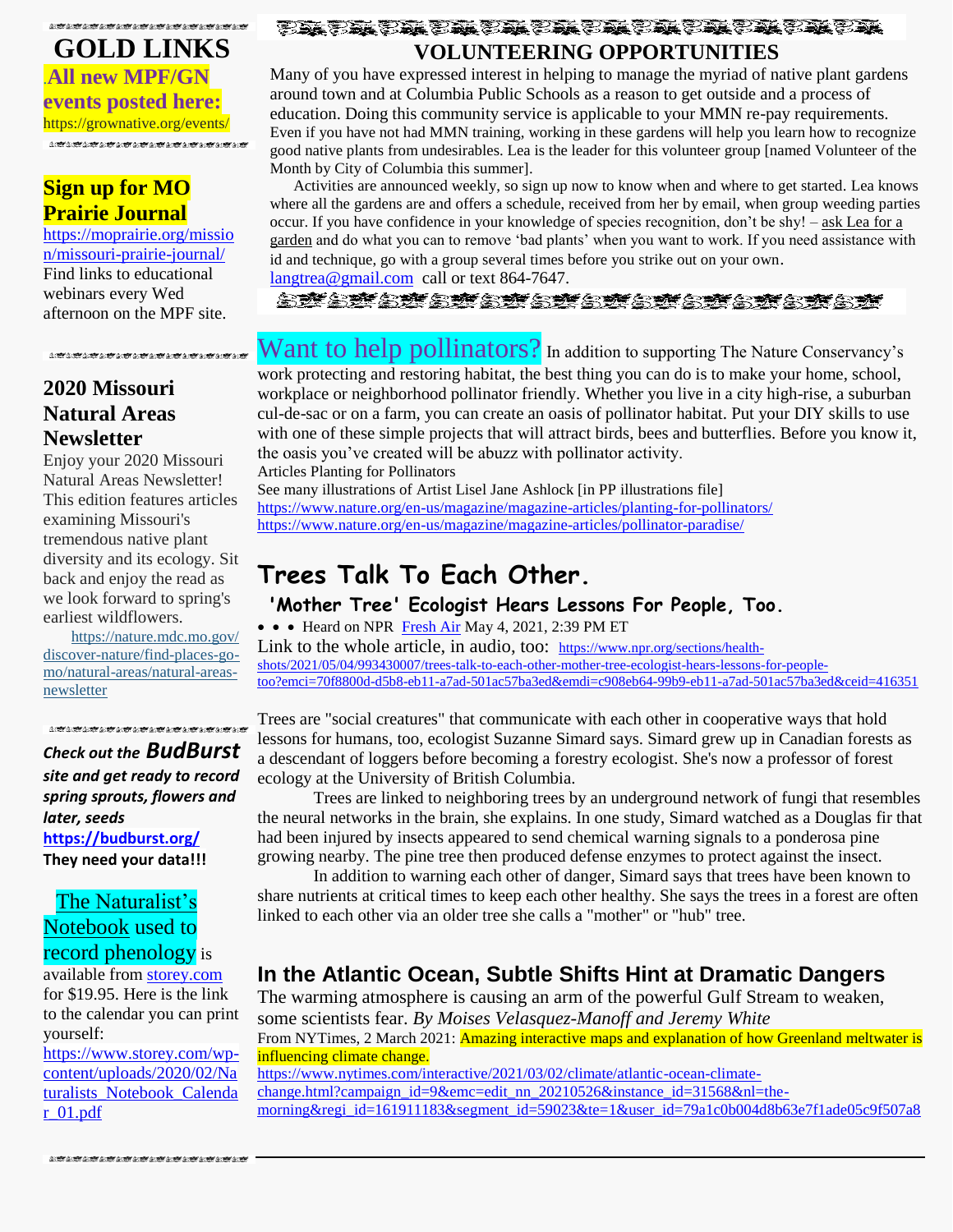## *Missouriensis* -

On Line Now! *Sent from Dana our MONPS President.* Great news! Not only is 2020 almost behind us, but your newest issue of *Missouriensis*, the journal of the Missouri Native Plant Society, is now available! Volume 38 (2020) of *Missouriensis* can be accessed on our website at [https://monativeplants.org/](https://monativeplants.org/publications/missouriensis/) [publications/missouriensis/.](https://monativeplants.org/publications/missouriensis/)

This issue is packed with fascinating topics, including current research about a new (and colorful) lichen in Missouri, a new and potentially invasive *Viburnum*, new occurrences of two critically imperiled sedges, characters to help identify a confusing group of *Desmodium*, clarification of a moss nomenclatural issue, and more.

# **Links** to two of our Chapter **Autumn Zoom Presentations**

Lea's Outdoor Native Plant Classrooms [https://1drv.ms/p/s](https://1drv.ms/p/s!AjscdYpHSUkgccDCmcryKAdf1sk?e=3YWx6d) [!AjscdYpHSUkgccDCmcryKA](https://1drv.ms/p/s!AjscdYpHSUkgccDCmcryKAdf1sk?e=3YWx6d) [df1sk?e=3YWx6d](https://1drv.ms/p/s!AjscdYpHSUkgccDCmcryKAdf1sk?e=3YWx6d)

Becky's Pollinator ID & Garden Plants: [https://1drv.ms/p/s!AjscdYpH](https://1drv.ms/p/s!AjscdYpHSUkgc3nMcng4S-pzkVU?e=qvUOJL) [SUkgc3nMcng4S](https://1drv.ms/p/s!AjscdYpHSUkgc3nMcng4S-pzkVU?e=qvUOJL)[pzkVU?e=qvUOJL](https://1drv.ms/p/s!AjscdYpHSUkgc3nMcng4S-pzkVU?e=qvUOJL)

(the NOTES show up in the bottom, but you might need to click "notes" at the bottom of the screen to see verbiage).

St Louis chapter presentations are posted on the state website.

#### 

#### **Excellent info from GN . . .**

• [Native Landscape Care Calendar](https://grownative.org/learn/native-landscape-care-calendar/) -- for professionals and homeowners. We also have a brief [one-page care overview](https://drive.google.com/file/d/1qTzmImXxIQcmsawwZ_iyCM08y2lE-Nl9/view) as well.

**• And, just added to the GN website - extensive [Butterfly Host Plant list](https://drive.google.com/file/d/18rIfDgS22Dbx_kYybW16-ypqIiAUbxd-/view)**

#### **TNNPS Offers Open Webinars**

Why am I posting zooms offered by TNNPS? Because Many of the same habitats occur there as occur in MO. Although they are a long way east, they are on the same latitude. And Many similar species occur in both places. If you see the presenter focus on a plant you like, note the genus and look up the species of that genus that live in MO.

Webinar date/time: Every third Tuesday; 6:30-7:30pm \*\* CT\*\*

No pre-registration required, no cost to attend.

More info and join link:<https://www.tnps.org/wp-content/uploads/2021/03/2021Seminars.pdf> Webinar presented b[y Tennessee Native Plant Society](https://www.tnps.org/)

#### Duration: 1 hour

What will you learn? Speakers are drawn from their most knowledgeable membership, from professionals across the state, and from the professors and students studying Tennessee native plants. A range of topics will be covered that may include plants that are currently blooming, native plants in your yards, current research on native plants, protections for native plants, and so much more.

Presenters:

June 15: Cooper Breeden, Tennessee Plant Conservation Alliance July 20: Meredith Clebsch, Native Plant Propagation August 17: Bart Jones, Pollination Strategies of Native Orchids September 21: Pandy Upchurch, Edible Natives October 19th: TBA November 16: Margie Hunter, Invasive Plants of Tennessee January 18: Dave Walters and Dr. Cindi Smith-Walters, Winter Plant Identification

#### **のあり様の様の様の様の様に様の様の様の様の様の様の様**

# Groundnut: A Native Edible for Your Vegetable Garden.

*Text and photos submitted by Nadia Navarrete-Tindall* 

Long before Columbus came to this continent, one of our little known native edibles, groundnut (*Apios americana*) was being consumed and even planted intentionally by indigenous people. It has been gaining popularity again in the last few years for its edible tubers, seeds and as an ornamental plant. Daniel Moerma, in his Native American Food Plants, mentions fourteen Native American groups that consumed groundnut. Most of them gathered it from the wild, but there is evidence that a few of them, including the Cheyenne, planted it near their settlements. It is also known as hopniss, wild potato, Indian potato, American potato, American bean, Dakota peas and sea vines.

According the USDA Natural Resources Conservation Service, groundnut is native to most Eastern United States and Canada and is found scattered across Missouri.

There are several reports that groundnut was first introduced in Europe in the 1600's, but soon forgotten and then reintroduced in the 1800's in hopes of replacing the diseased Peruvian potatoes (*Solanum tuberosum*) -wrongly known as Irish potatoes.

Groundnut has been studied extensively for its potential as a domesticated crop. At Louisiana State University by Dr. W.J. Blackmon, B.D. Reynolds and colleagues studied groundnut for more than 10 years in the 1980's to 1990's and developed better performing varieties. Very few of these varieties are still commercially available; however, more work is needed.

Groundnut is a perennial herbaceous plant that climbs over other vegetation – can pull it down - in natural stands forming dense thickets. It can be trained as a vine on an arbor or trellis in gardens. It has pinnately compound leaves with 3 to 7 leaflets and white latex which make the sap appear milky. The edible parts of the plant are the tubers and seeds. The tubers are connected by slender rhizomes, forming a necklace-like appearance. They look like potatoes but their taste is a little sweeter, and in Missouri, one has to wait two years after planting to harvest them.

Groundnuts should be cooked before eating, and they can be used in recipes calling for regular potatoes. They can be harvested any time of the year but are at their best in late fall or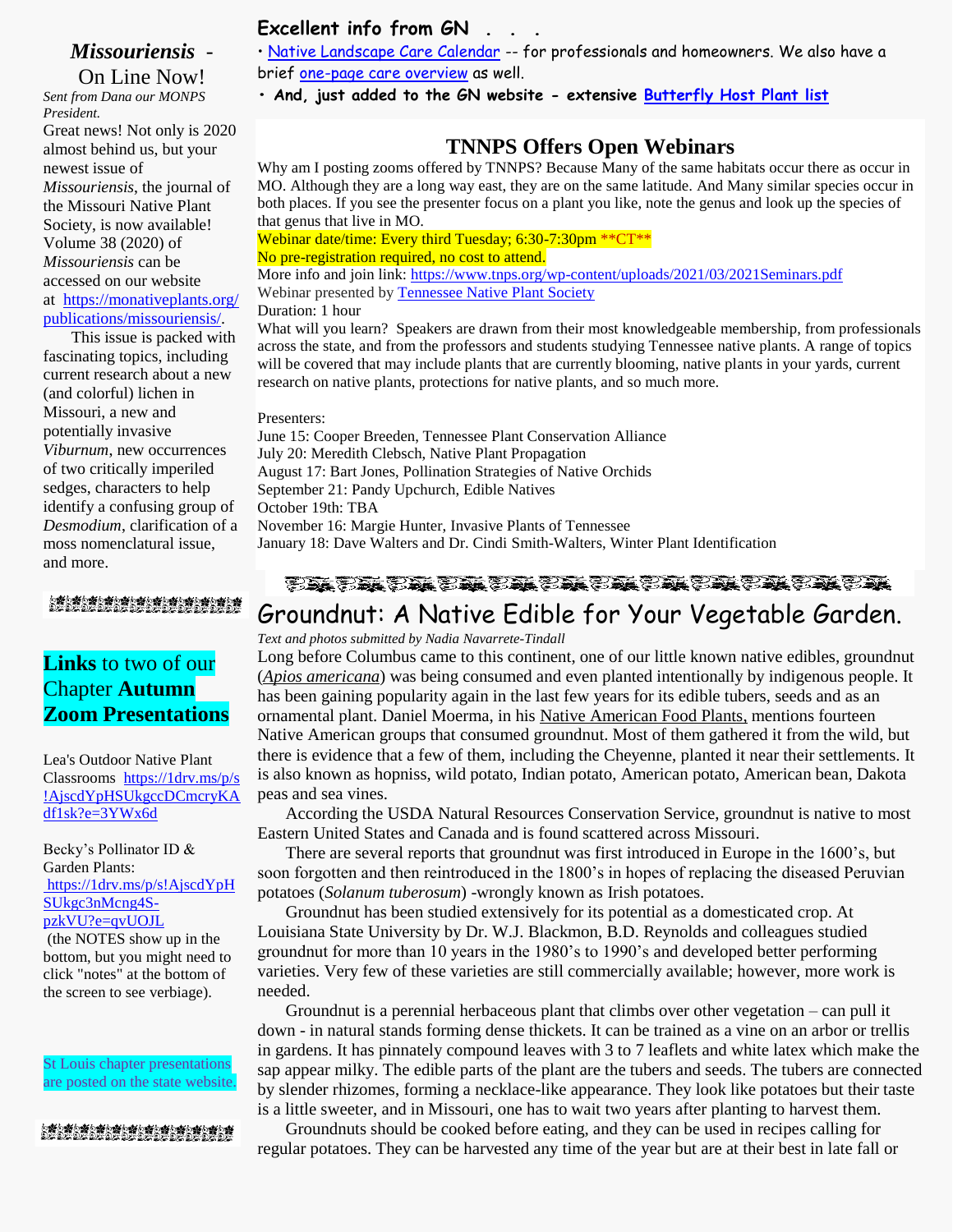To learn more about **Deep Roots KC or to view previous educational webinars,** visit [https://deeprootskc.org/](https://lnks.gd/l/eyJhbGciOiJIUzI1NiJ9.eyJidWxsZXRpbl9saW5rX2lkIjoxMDEsInVyaSI6ImJwMjpjbGljayIsImJ1bGxldGluX2lkIjoiMjAyMDA3MjcuMjQ5MDc0NjEiLCJ1cmwiOiJodHRwczovL2RlZXByb290c2tjLm9yZy8ifQ.4lSE_HuwGbHZ6R6__IJb9tFbuN1Ub9BaPSbnN0IE4ng/s/248514939/br/81516578152-l)

#### **Insecticides Found in Milkweed Samples**

*Synopsis from Xerces Society Wings 43:2, Fall 2020, P30.*

They collected and tested 225 samples of milkweed from California Central Valley [ag field edges, wild areas, plants from nurseries, suburbs] during June of 2019. Retail nurseries and ag field samples had more insecticides. They found 64 different chemicals. 32% of the samples contained levels of harmful insecticides known to harm butterflies. Five were contained in 80% of all samples. Two which were found in 90% of the 225 samples: chloranthraniliprole and methoxyfenozide.

[Ed. Note] PLEASE!! **Take this data into consideration when purchasing plants. If you don't get them from a reputable native plant dealer – please consider propagating natives from local-sourced wild seed or** *insitu* **[seed in ground].**

#### ゟ**螫ゟ<del>螫</del>ゟ蜂ゟ蜂ゟ蜂ゟ蜂ゟ蜂ゟ蜂ゟ蜂ゟ蜂ゟ蜂ゟ**<br>の陰の陰の陰の空の陰の陰の陰の陰の陰の陰の痛め痛

# **Essay by Margaret Renkl, NY Times, 26 February 2021**

Link to full article: [https://www.nytimes.com/2021](https://www.nytimes.com/2021/02/26/opinion/winter-gardening-wildlife.html) [/02/26/opinion/winter](https://www.nytimes.com/2021/02/26/opinion/winter-gardening-wildlife.html)[gardening-wildlife.html](https://www.nytimes.com/2021/02/26/opinion/winter-gardening-wildlife.html)

#### Link to

#### **Braiding Sweetgrass**

by Robin Wall Kimmerer. If you want to assist Robin's cause with a purchase of one or more of her books, please do. If you cannot afford this purchase at this time, this is a gift of a free download: [https://pdforall.com/wp](https://pdforall.com/wp-content/uploads/2020/08/Braiding-Sweetgrass-PDFORALL.COM_.pdf)[content/uploads/2020/08/Braidi](https://pdforall.com/wp-content/uploads/2020/08/Braiding-Sweetgrass-PDFORALL.COM_.pdf) [ng-Sweetgrass-](https://pdforall.com/wp-content/uploads/2020/08/Braiding-Sweetgrass-PDFORALL.COM_.pdf)[PDFORALL.COM\\_.pdf](https://pdforall.com/wp-content/uploads/2020/08/Braiding-Sweetgrass-PDFORALL.COM_.pdf)

early spring before they sprout. The foliage dies off after frost, but the tuber never freezes. The attractive salmon-pink color flowers are produced in late summer and early fall which makes it also desirable as an ornamental plant.

Deer browse on the leaves and studies in West Virginia suggest that goats may benefit with the consumption of the foliage due to the high protein content; however, the leaves are toxic for humans.

Groundnut is a member of the Fabaceae family and like many members of this family, fixes nitrogen from the air, forming nodules as a result of a beneficial association or symbiosis with rhizobia bacteria. This helps groundnut to grow well in poor soils.

Two other nitrogen-fixing native edible legumes are wild turnip (*Pediomelum esculentum*) and hog peanut (*Amphicarpea bracteata.* The Flora of Missouri by Yatskievych is a great source to learn to identify

these legumes. *Apios priceana* (Price's groundnut is a threatened species only reported in Illinois and 4 other adjacent states by the USDA). It has not been officially reported in Missouri, but there is a possibility of its existence in southeast Missouri.

Please be advised this plant reproduces aggressively so can become a nuisance in a diverse





planting if not harvested or ripped out regularly. Groundnut naturally grows near streams or lakes, in gardens grows well in moist soil with good drainage and under moderate shade. When grown in raised beds, rhizomes can find their way out of the bed, so it may be a good idea to cover the beds with a water permeable material like weed barrier. Several layers of cardboard can provide good results too. In demonstration areas at Lincoln University, groundnuts developed well and produced nice looking tubers in both pots and beds, but it was much easier to harvest in pots. During the first year, tubers grew about an inch in diameter. At year two, the largest tubers were the size of a goose egg and grew another inch in the third year.

Groundnuts can be used in any recipe calling for potatoes. When prepared as mashed potatoes, they were drier than regular potatoes. Chef Sam Pfeiffer recommends adding 1/4 cup heavy cream and/or ¼ of a cup of chicken or vegetable broth to a cup of mashed groundnuts to improve its consistency. Kelly Kindscher in Edible Wild Plants of the Prairie and Reynolds et al. in Domestication of *Apios american*a report that groundnuts are a good source of carbohydrates, and the tubers and seed contain protein. It is important to mention that consuming groundnut tubers may cause severe allergies in some people. In some cases, people became allergic to this food after consuming it several times; there is still no scientific evidence to confirm the cause of this change. I have tried it at least 4 times, so far so good.

I love growing potatoes and sweet potatoes and any other kind of tuber, but since we don't have much sun in our front or backyard we can grow groundnuts as a good substitute. There is nothing more therapeutic and special than getting your hands in the soil to dig these priceless foods. I recommend it! They can feed you and give you the satisfaction of gardening them yourself.

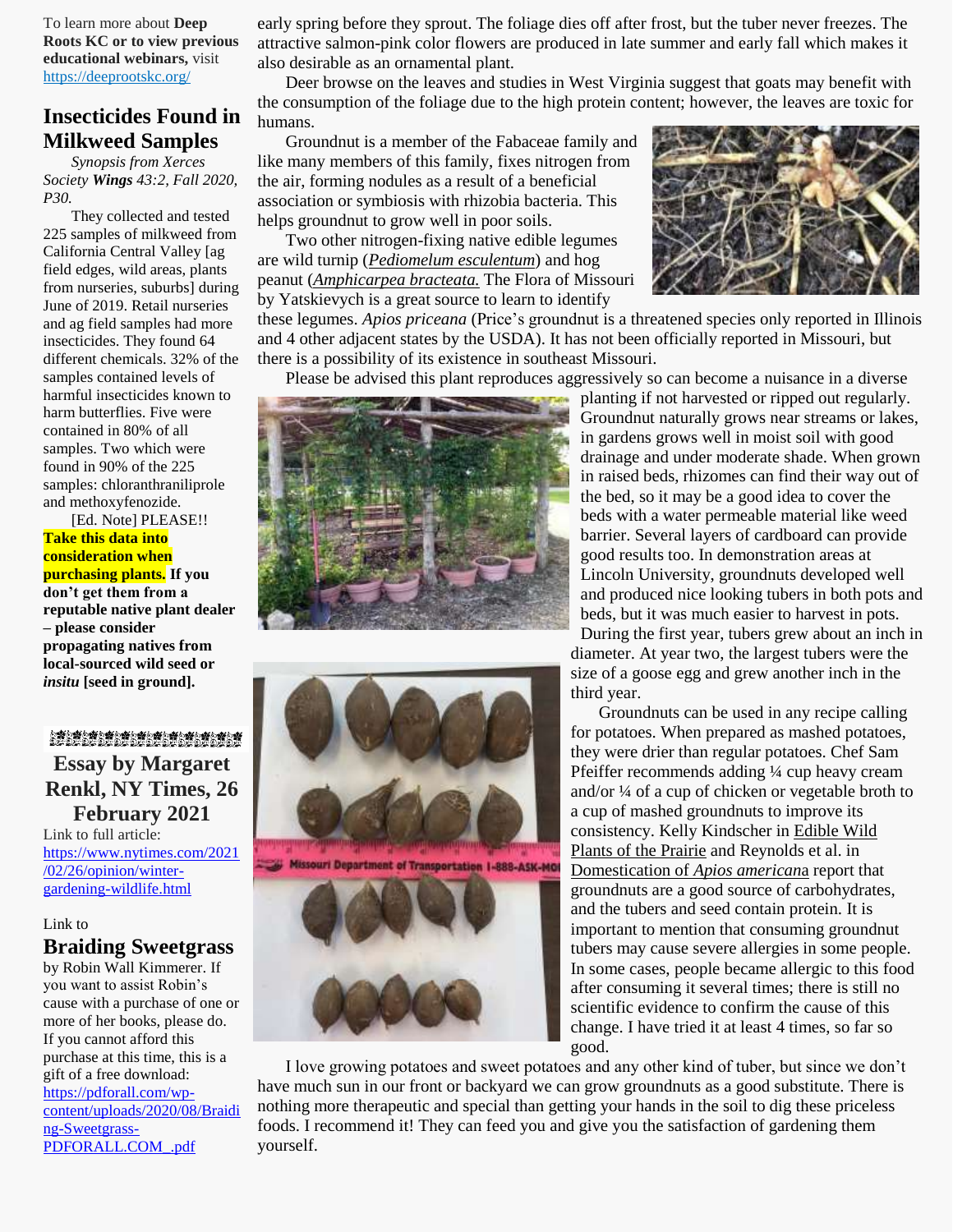#### **HUMMERS**

#### Hummingbirds are here!

Boil 1 qt of cold water with 1 cup of white sugar [or 2 and 2]. Store extra sugarwater in liter water bottles on the counter. Do not hang feeders in the sun – it will spoil fast. Rinse all feeder parts at each filling. Songbird Station has water ant traps [\$6] to hang with your feeders. I smear Vaseline mixed with neem oil and cinnamon on the feeder top.



*Dodecatheon* at 100AW



*Comandra richardsoniana* at 100AW



*Ascl. quatrafolia* at 100AW

#### 

# **Submissions for Next Petal Pusher**

Submitted by Michelle Bowe, Petal Pusher Editor

They would like for members to do a little research and report on deceased naturalists and botanists who had ties to MO.

[Ed. Note: when I was PP editor, I requested identical format. Very few followed. It takes hours of extra time to "fix" submissions that do not follow requested format. PLEASE LOOK at Michelle's requested format and do your best to follow it when sending your submissions. As a college professor, Michelle does not have the time and focus that I had.]

Please consider making a submission for a future Petal Pusher! Here is some information for submissions:

A. The theme for the next issue is to do research and report on deceased naturalists, botanists and explorers who had ties to MO. Other submissions are also welcome!!

B. Send ONE email saying "here is my contribution on\_\_\_\_\_," and **attach** (don't embed) the following:

1) an article in Word format with photo captions at the end (no photos imbedded in the Word document) and your name in the text.

2) 2 to 3 images, preferably in JPEG format

- C. Use only one space between sentences
- D. Even short notes with pictures would be great!
- E. Send to: mbowe@missouristate.edu

お蜂の蜂の蜂の蜂の蜂の蜂の蜂の蜂の蜂の蜂の蜂の蜂の蜂 "Talking to plants is one way of talking directly to the Great Spirit" Rosemary Gladstar

## Photos from outings you missed in May Thanks to Carol and Mike for their MPF organization and leadership.





*Asclepias viridis Oenothera macrocarpa*



[Above] *Camassia angusta*

[Left] Diversity at 25-Mile enhanced in blue because white flowers are not shown in photo. *Camassia* and *Delphinium*.